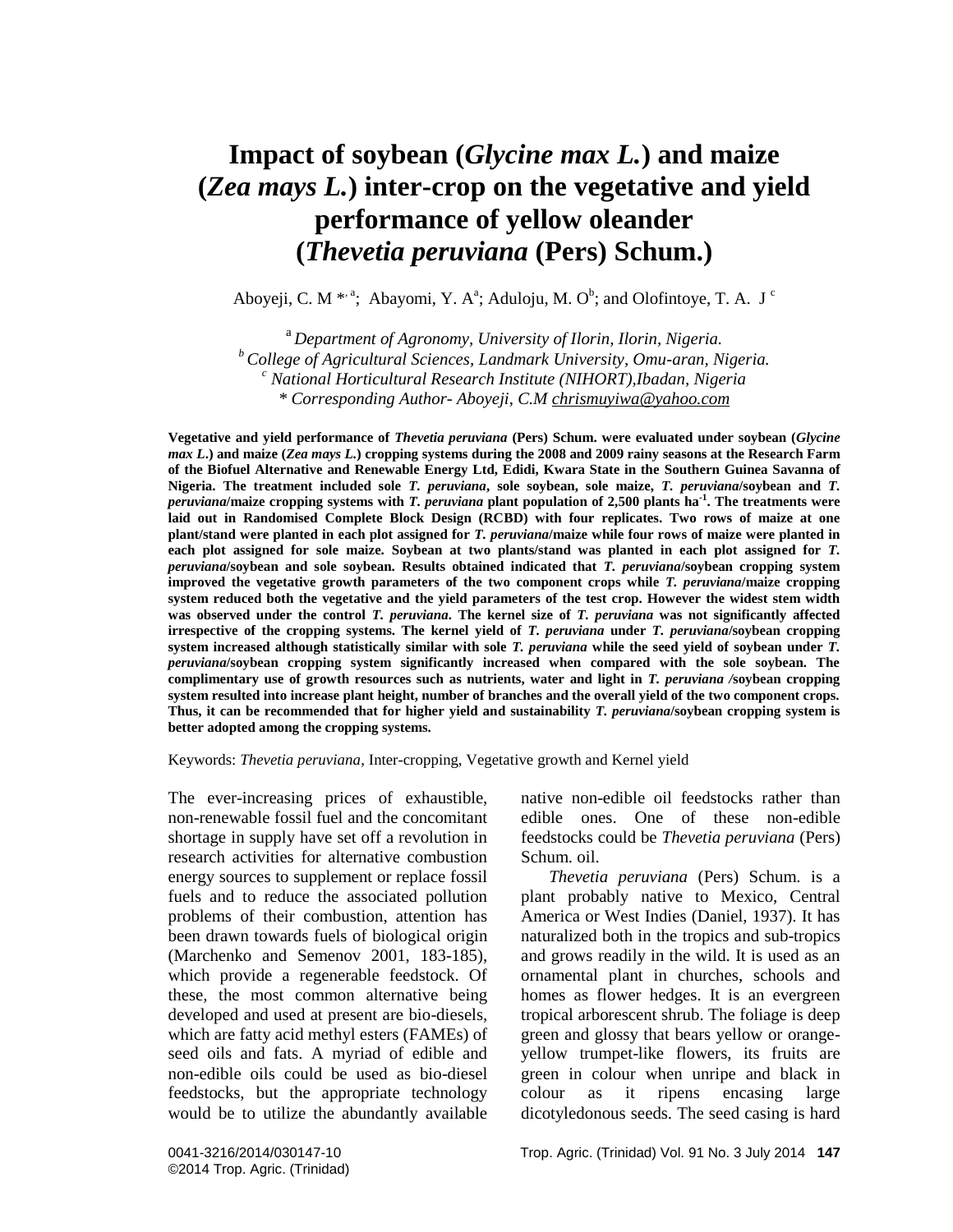and the seeds may remain viable after one year of proper storage.

*T. peruviana* is found in all climatic and vegetational belts in Nigeria and grows to an average height of about 4 meters. In the wild, the plant flowers after one and half years and blooms thrice a year (Balusamy and Manrappan, 2007, 1035-1040). *T. peruviana* produces more than 400-800 fruits yearly depending on the rainfall and plant age (Ibiyemi et al. 2002, 61-65). It reaches maximum fruiting at four years after planting and can live for more than forty years.

Ibiyemi et al*.* (2002, 61-65) produced quality and significant quantities of biodiesel from *T. peruviana* seeds and reported that the shrub has a wider range of uses than some tree -born oil seeds such as physic nut (*Jatropha curcas*), castor-oil plant (*Ricinus communis*) and neem (*Azadirachta indica*) which have also been identified as potential sources of quality bio-diesel. The seed of *T. peruviana* contains 50-62% oil (Cake, 1981) and the oil is thermally stable (Ibiyemi et al. 2002, 61-65) and rich in oleic acid, which enables it to produce top rated bio-diesel (Balusamy and Marappan, 2008, 1841-1853) for temperate regions. The detoxified seedcake after extraction of the oil has proven to be suitable as an alternative source of protein in chicken and rats feeds (Oluwaniyi et al. 2007, 188-191).

Compared with the oil content of other tree-born oilseeds (TBO) as karanja (*Pongamia pinnata*), *Jatropha curcas* and *Azadiracta indica* (Srivastava and Verma 2008, 1673-1677;), the oil content of *T. peruviana* seed is very high, hence, it is a potential oil seed crop for bio-diesel production. Ibiyemi et al. (1995, 745-747) rated the bio-diesel from *T. peruviana* as having good quality as a potential source of combustion energy.

Intercropping is a common feature of agriculture in the tropical Africa as well as in the Asian and American tropics (Okigbo 1978 and Kurt 1984, 1-233). Specific intercropping systems have developed over the centuries in the different regions and they are closely adapted to the prevailing ecological and socio-economic conditions. Kurt (1984, 1-233) explained that intercropping system differs frequently from one area to another with changes in soil and local climate while social and cultural conditions may superimpose on the ecological and economical zones.

Ikeorgu (1983, 1-23) and Okigbo (1978) explained that intercropping is the growing of two or more crops simultaneously on the same field such that the period of overlap is long enough to include their vegetative stage. Its profits are risk minimization, increase in farmers' income and food security, reduction of soil erosion, pest and disease control (Bekunda 1999, and Owuor et al. 2002, 1098-1105). Lower weed biomass has been reported in intercropping systems where a main crop was inter-sown with a "smother" crop species (Jodha 1979). Greater crop yield and less weed growth can be obtained more frequently in intercrops than in sole crops.

Lagemann (1977) stressed that the population pressure in south-eastern Nigeria has also led to an intensification of intercropping in order to increase the production per unit area. Intercropping reduces risk of crop failure and ensures the farmer's stable income over time. It helps the farmer to spread his harvest over the season and so ensures a regular supply of food. Therefore, it is a sustainable way of food production and a strategy for resource poor farmers who produce the majority of our foods.

In this study, the need for farmers to practice intercropping to sustain food security and provide income when *T. peruviana* were still young was considered.

Therefore, the objective of this study was to evaluate the impact of intercropping on the growth and yield of *T. peruviana.*

# **Materials and methods**

### Experimental Area

The trials were conducted during the 2008 and 2009 rainy seasons at the Research Farm of the Biofuels Alternatives and Renewable Energy Ltd, Edidi, Kwara State Nigeria to assess the impact of intercropping on the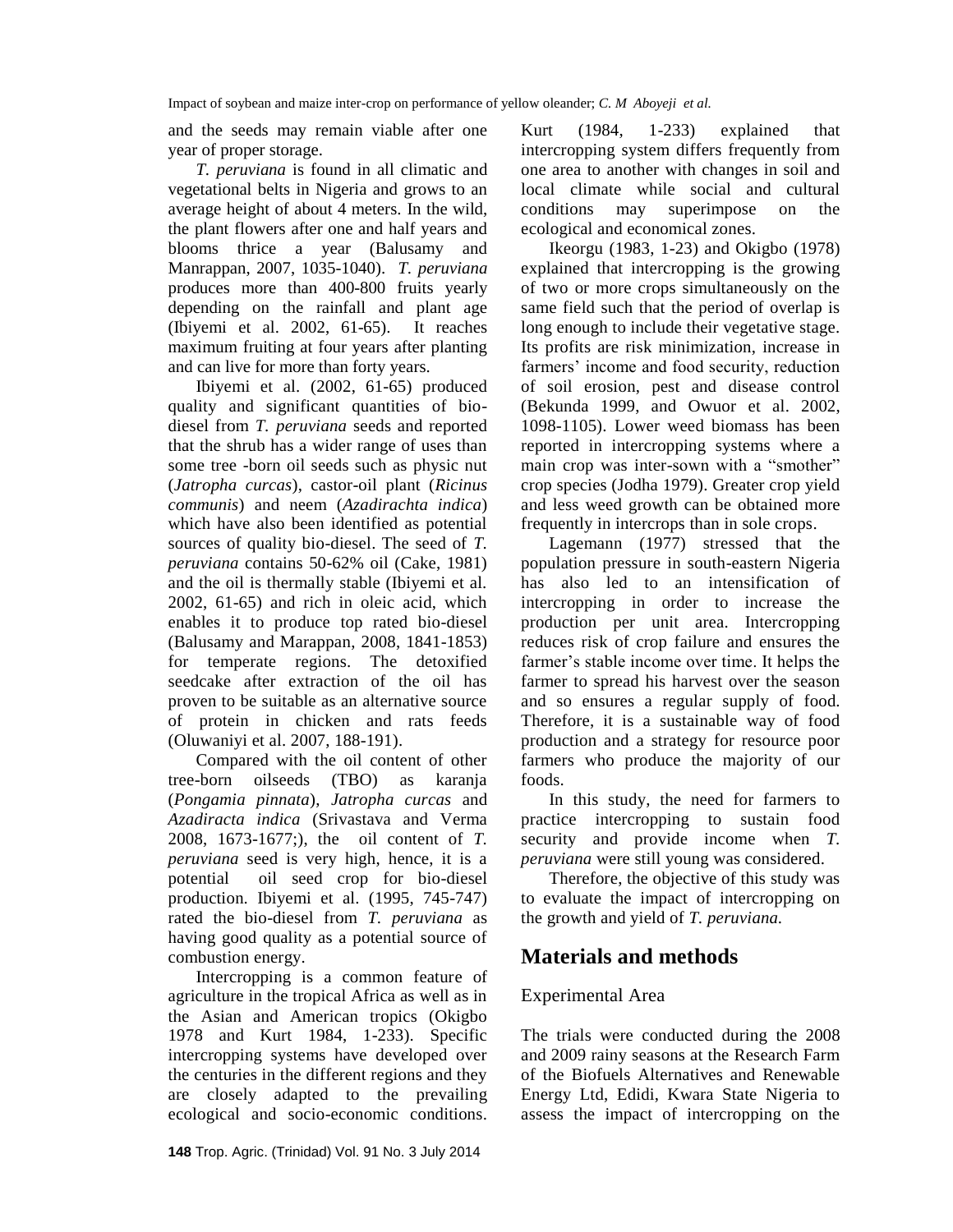vegetative and yield performance of *Thevetia peruviana* (Pers) Schum*.*

#### Treatment Combination

The treatment combination included sole *T. peruviana*, sole soybean, sole maize, *T. peruviana*/soybean and *T. peruviana*/maize combinations with *T. peruviana* plant population of  $2,500$  plants ha<sup>-1</sup> for each treatment. The treatments were laid out in Randomised Complete Block Design (RCBD) replicated four times.

#### Planting Technique and Plot Size

The land was ploughed once and harrowed twice to give a well pulverized soil. Thereafter the field layout was carried out to mark out the appropriate number of treatment plots. The size of each plot in the experiment was  $80 \text{ m}^2$  and there were five (5) plots in each replicate. The size of each replicate was therefore 400  $m^2$ .

#### Nursery and Transplanting

*T. peruviana* seeds were collected from the wild and germinated in a covered and protected nursery in plastic bags for 8 weeks before they were transplanted on a flat field at a spacing of 2 m by 2 m.

#### Inter-cropping

Two rows of maize (*Zea mays L.*) at one plant/stand were planted at inter-row spacing of 50 cm and intra-row spacing of 25 cm on each plot assigned for *Thevetia*/ Maize while four rows of maize at the same spacing were planted on each plot assigned for sole maize. Soybean (*Glycine max L.*) at two plants/stand were planted at inter-row spacing of 25 cm and intra-row spacing of 25 cm in each plot assigned for sole Thevetia/Soybean and sole soybean. Maize and soybean were interplanted 4 weeks after the field establishment of *T. peruviana*.

#### Fertilizer Application

NPK-20:10:10 fertilizer was applied only to the maize at the rate of  $120:60:60$  kg ha<sup>-1</sup> in two split doses. The first dose was applied when maize plants were at 2 weeks old, while the second dose was applied when maize plants were at 6 weeks old by side placement at about 8-10cm away from the base of the plant.

#### Weed Control

Manual weeding using hand hoe was employed in all the plots irrespective of the cropping systems at intervals of eight (8) weeks.

#### Data Collection

- **a.** The measurements made on *T. peruviana* in the two years were as follows:
	- i. Plant height at 8, 16 and 24 weeks after transplanting (WAT)
	- ii. Number of primary branches at 8, 16 and 24 weeks after transplanting (WAT)
	- iii. Stem width 8, 16 and 24 weeks after transplanting (WAT)
	- iv. Kernel diameter (cm)
	- v. Kernel length (cm)
	- vi. Kernel yield  $(kg ha^{-1})$
- **b.** The measurements made on maize plants (*Zea mays L.*) in the two years were as follows:
	- i. Plant Height at 8 weeks after sowing (WAS)
	- ii. Number of Leaves at 8 weeks after sowing (WAS)
	- iii. Number of Nodes at 8 weeks after sowing (WAS)
	- iv. Number of Row/Cob
	- v. Weight of Cob (g)
	- vi. Grain Yield (kg/ha)
- **c.** The measurements made on soybean plants (*Glycine maxL.*) in the two seasons were as follows:
	- i. Plant Height at 8 weeks after sowing (WAS)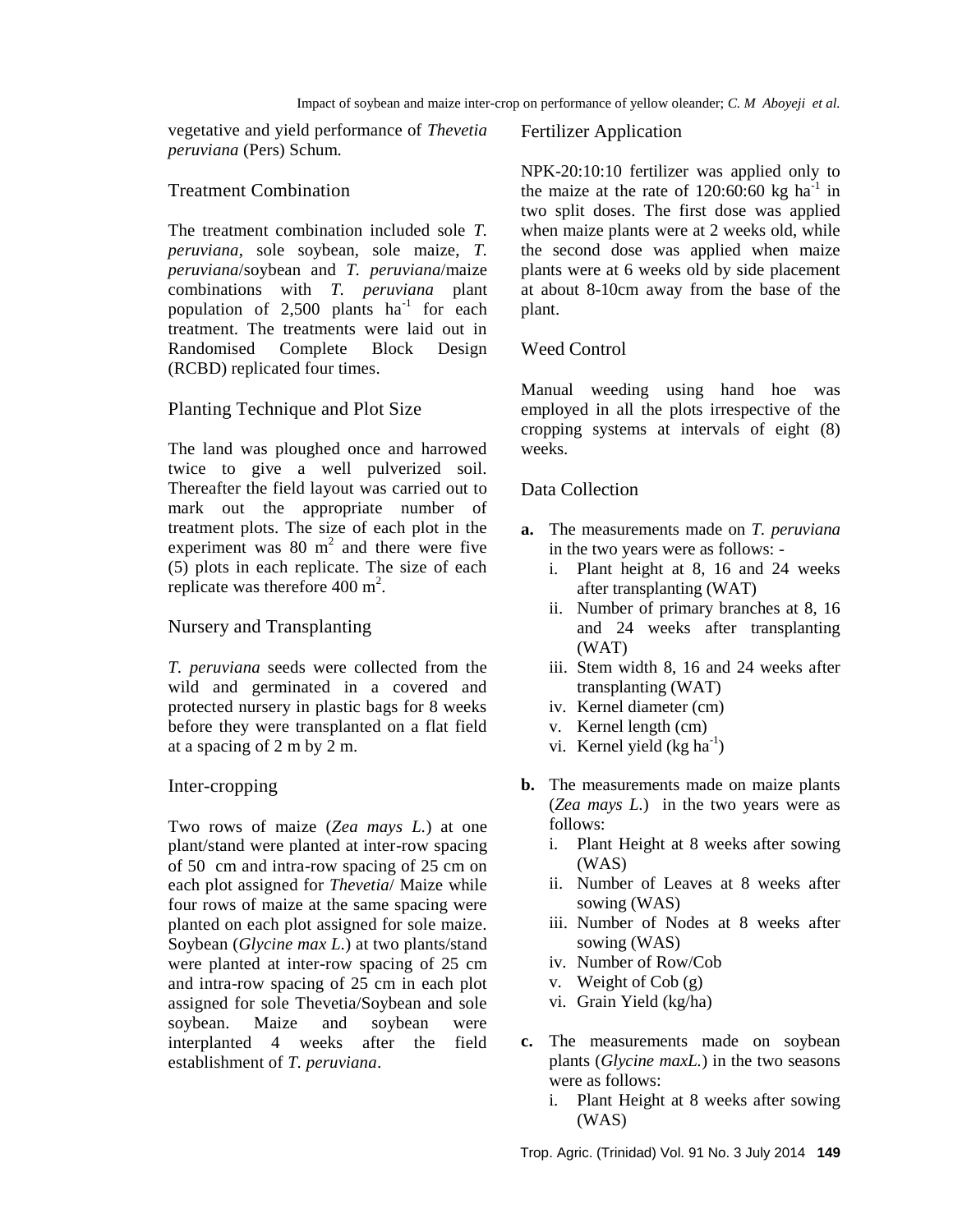- ii. Number of Branches/plant 8 weeks after sowing (WAS)
- iii. Number of Pods/Plant
- iv. Seed Yield ( kg/ha)

#### Data Analysis

The data collected were subjected to analysis of variance (ANOVA) using Statistical Analysis Software (SAS) and the significant treatment means were compared using the Least Significant Difference (LSD) at 0.05 level of probability ( $p \le 0.05$ ).

### **Results**

Effect of cropping systems on the vegetative growth of *T. peruviana*

The effect of soybean and maize inter-crop on height of *T. peruviana* in 2008 and 2009 is presented in Tables 1 and 2. In 2008 at 8 WAT, the cropping systems did not significantly influence the plant height while

at 16 and 24 WAT, *T. peruviana*/soybean cropping system significantly produced taller height for *T. peruviana* which was statistically similar with the control *T. peruviana.* In 2009, *T. peruviana*/soybean produced taller plant height at all weeks after transplanting but was significant only at 8 WAT with Sole *T. peruviana* and *T. peruviana*/Soybean producing a statistically similar plant height.

The effect of soybean and maize intercrop on the number of branches of *T. peruviana* is presented on Tables 3 and 4 in 2008 and 2009 respectively. In 2008, branch number of *T. peruviana* grown in pure stand or in mixtures was not significantly different at different periods of development. At all sampling periods in 2009, *T. peruviana*/soybean had higher number of branches which was statistically similar with sole *T. peruviana,* while *T. peruviana*/maize cropping system had a statistically lower number of branches at all sampling periods.

Table 1: Effects of cropping systems on plant height (cm) of *Thevetia peruviana* in 2008

| <b>Treatment</b>            | <b>Plant Height</b> |               |              |  |  |
|-----------------------------|---------------------|---------------|--------------|--|--|
|                             | 8 WAT               | <b>16 WAT</b> | <b>24WAT</b> |  |  |
| Cropping systems            |                     |               |              |  |  |
| Sole T. peruviana (control) | 41.38               | 72.36ab       | 90.38ab      |  |  |
| T. peruviana/Soybean        | 42.67               | 74.73a        | 93.98a       |  |  |
| T. peruviana/Maize          | 40.43               | 70.000b       | 87.40b       |  |  |
| LSD(0.05)                   | 2.93                | 3.80          | 5.74         |  |  |
|                             |                     |               |              |  |  |

Means in a column of any given treatment followed by the same letter(s) do not differ significantly at 0.05 level of probability using the Least Significant Difference (LSD)  $WAT = Weeks$  after transplanting of Thevetia

Table 2: Effects of cropping systems on plant height (cm) of *Thevetia peruviana* in 2009

| <b>Treatment</b>                   | <b>Plant Height</b> |              |       |  |  |  |  |
|------------------------------------|---------------------|--------------|-------|--|--|--|--|
|                                    | 8 WAT               | <b>24WAT</b> |       |  |  |  |  |
| Cropping systems                   |                     |              |       |  |  |  |  |
| Sole <i>T. peruviana</i> (control) | 41.12ab             | 70.04        | 90.07 |  |  |  |  |
| <i>T. peruviana/Soybean</i>        | 43.52a              | 73.64        | 92.07 |  |  |  |  |
| <i>T. peruviana/Maize</i>          | 40.13 <sub>b</sub>  | 71.40        | 89.49 |  |  |  |  |
| LSD(0.05)                          | 2.91                | 3.85         | 5.72  |  |  |  |  |

Means in a column of any given treatment followed by the same letter $(s)$  do not differ significantly at 0.05 level of probability using the Least Significant Difference (LSD)  $WAT = Weeks$  after Transplanting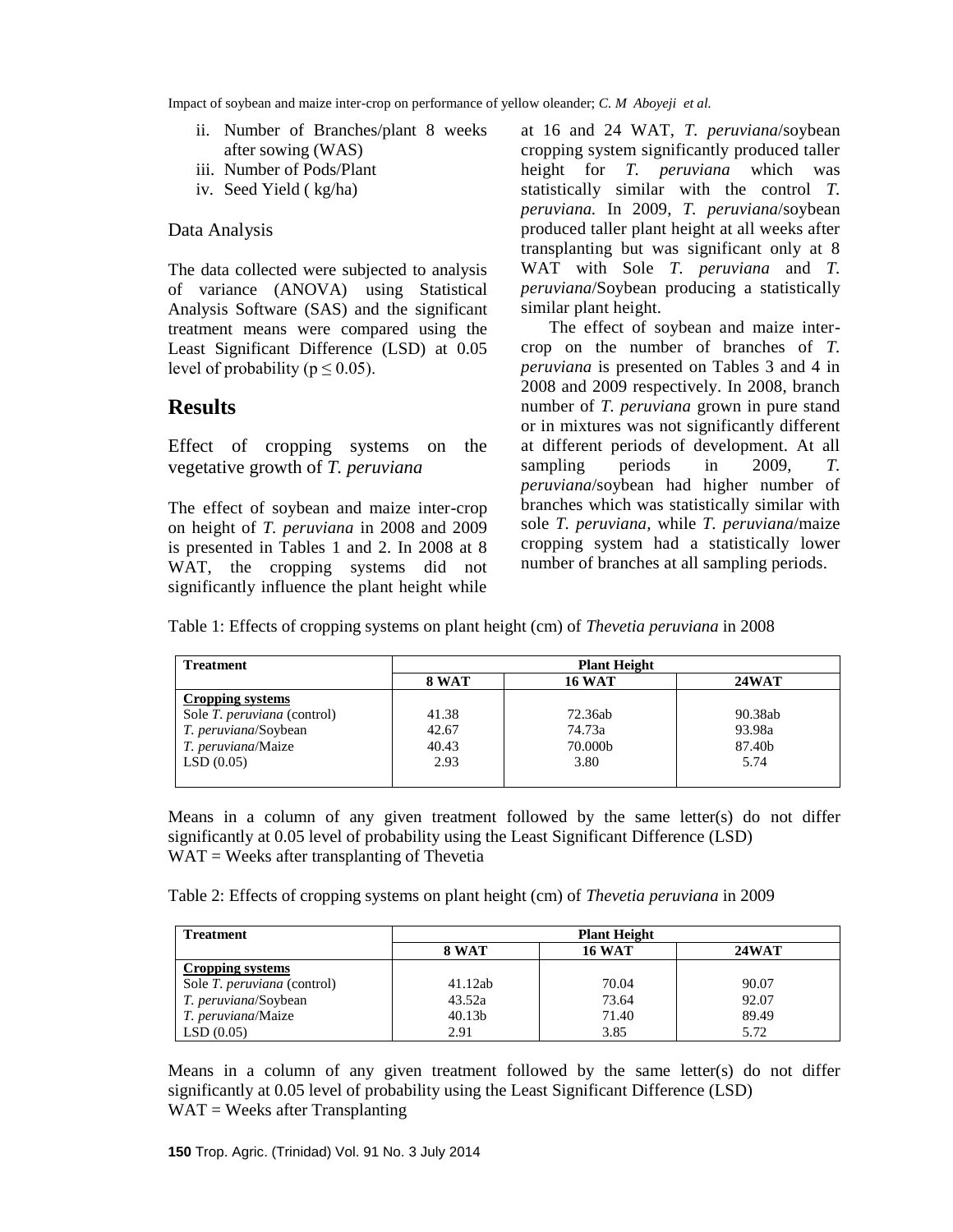Table 3: Effects of cropping systems on number of primary branches of *Thevetia peruviana* in 2008

| <b>Treatment</b>                   | Number of primary branches |               |       |  |  |  |  |
|------------------------------------|----------------------------|---------------|-------|--|--|--|--|
|                                    | 8 WAT                      | <b>16 WAT</b> |       |  |  |  |  |
| <b>Cropping systems</b>            |                            |               |       |  |  |  |  |
| Sole <i>T. peruviana</i> (control) | 10.04                      | 25.47         | 32.82 |  |  |  |  |
| <i>T. peruviana/Soybean</i>        | 10.47                      | 25.80         | 33.04 |  |  |  |  |
| T. peruviana/Maize                 | 9.24                       | 23.88         | 31.20 |  |  |  |  |
| LSD(0.05)                          | 1.29                       | 2.54          | 3.20  |  |  |  |  |

Means in a column of any given treatment followed by the same letter $(s)$  do not differ significantly at 0.05 level of probability using the Least Significant Difference (LSD)  $WAT = Weeks$  after Transplanting

Table 4: Effects of cropping systems on number of primary branches of *Thevetia peruviana* in 2009

| <b>Treatment</b>            | Number of primary branches |                    |        |  |  |  |
|-----------------------------|----------------------------|--------------------|--------|--|--|--|
|                             | 8 WAT                      | <b>24WAT</b>       |        |  |  |  |
| Cropping systems            |                            |                    |        |  |  |  |
| Sole T. peruviana (control) | 9.93a                      | 25.67a             | 33.80a |  |  |  |
| T. peruviana/Soybean        | 10.96a                     | 27.11a             | 35.60a |  |  |  |
| T. peruviana/Maize          | 8.67b                      | 22.76 <sub>b</sub> | 29.67b |  |  |  |
| LSD(0.05)                   | 1.29                       | 2.50               | 3.00   |  |  |  |

Means in a column of any given treatment followed by the same letter $(s)$  do not differ significantly at 0.05 level of probability using the Least Significant Difference (LSD)  $WAT = Weeks$  after Transplanting

Tables 5 and 6 shows the stem width of *T. peruviana* as influenced by soybean and maize inter-crop in 2008 and 2009 respectively. At all sampling periods in 2008, *T. peruviana* in mixture with maize produced smaller stem width which was similar to *T. peruviana/*soybean. In 2009 at 8 WAT, *T. peruviana* had significantly  $(p < 0.05)$ narrower stems in the *Thevetia*/maize

cropping system while the difference in stem width between the control and *T*. *peruviana*/soybean cropping system was not significant. However, at 16 and 24 WAT, irrespective of the cropping systems, the stem width was not significantly affected although the control still produced a non significant widest width in both years and at all sampling periods.

Table 5: Effects of cropping systems on stem width (cm) of *Thevetia peruviana* in 2008

| Treatment                          | <b>Stem width</b> |               |              |  |  |  |  |
|------------------------------------|-------------------|---------------|--------------|--|--|--|--|
|                                    | 8 WAT             | <b>16 WAT</b> | <b>24WAT</b> |  |  |  |  |
| Cropping systems                   |                   |               |              |  |  |  |  |
| Sole <i>T. peruviana</i> (control) | 1.00a             | 1.84a         | 2.11a        |  |  |  |  |
| <i>T. peruviana/Soybean</i>        | 0.97ab            | 1.78ab        | 2.10ab       |  |  |  |  |
| T. peruviana/Maize                 | 0.93 <sub>b</sub> | 1.71b         | 1.97b        |  |  |  |  |
| LSD(0.05)                          | 0.05              | 0.12          | 0.13         |  |  |  |  |

Means in a column of any given treatment followed by the same letter(s) do not differ significantly at 0.05 level of probability using the Least Significant Difference (LSD)  $WAT = Weeks$  after Transplanting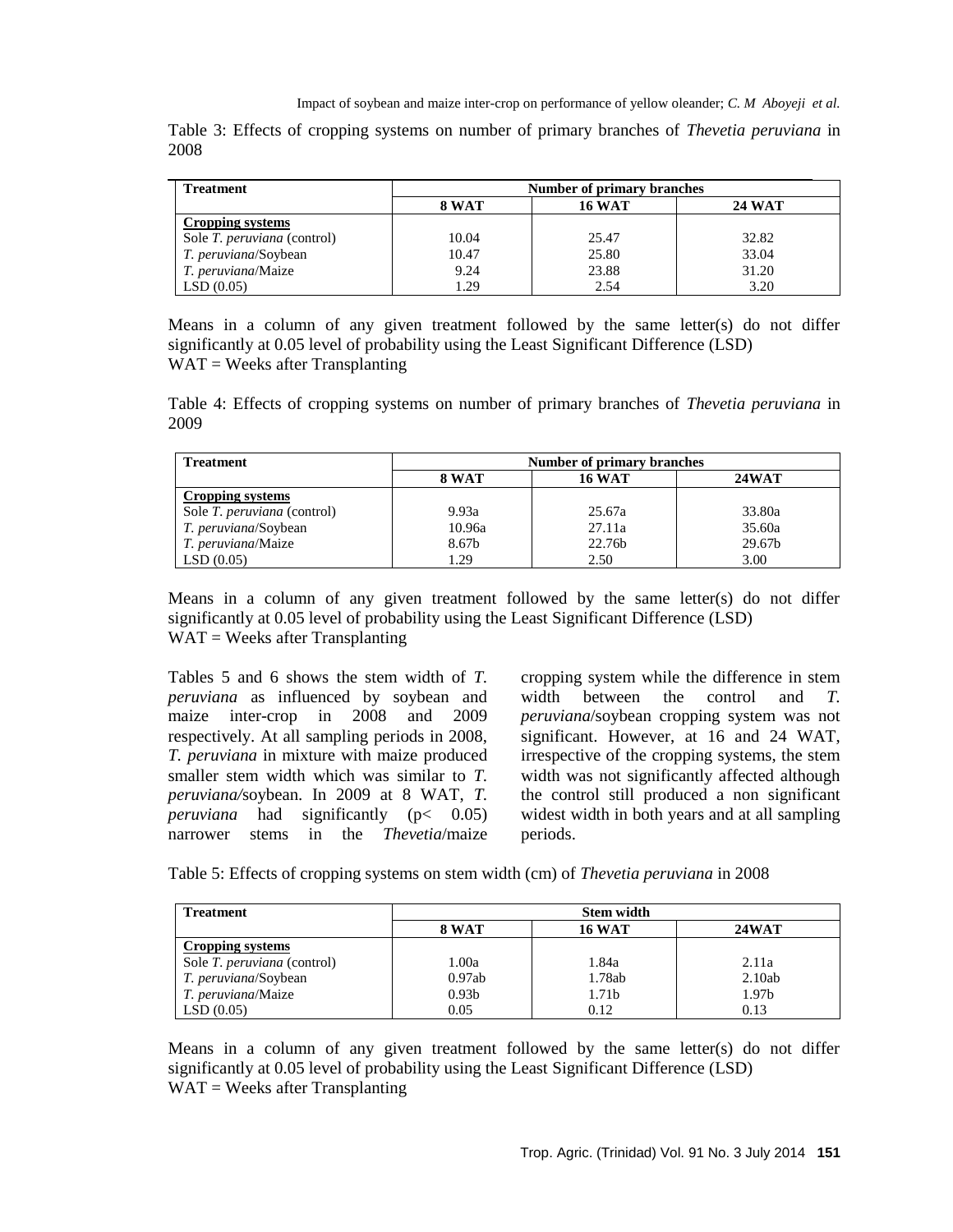| Table 6: Effects of cropping systems on stem width (cm) of Thevetia peruviana in 2009 |
|---------------------------------------------------------------------------------------|
|---------------------------------------------------------------------------------------|

| <b>Treatment</b>                   | Number of primary branches |              |      |  |  |  |
|------------------------------------|----------------------------|--------------|------|--|--|--|
|                                    | 8 WAT                      | <b>24WAT</b> |      |  |  |  |
| Cropping systems                   |                            |              |      |  |  |  |
| Sole <i>T. peruviana</i> (control) | 1.02a                      | 1.79         | 2.09 |  |  |  |
| <i>T. peruviana/Soybean</i>        | 0.97a                      | 1.77         | 2.08 |  |  |  |
| T. peruviana/Maize                 | 0.90 <sub>b</sub>          | 1.73         | 2.00 |  |  |  |
| LSD(0.05)                          | 0.05                       | 0.12         | 0.13 |  |  |  |

Means in a column of any given treatment followed by the same letter(s) do not differ significantly at 0.05 level of probability using the Least Significant Difference (LSD)  $WAT = Weeks$  after Transplanting

Effect of cropping systems on the kernel size of *T. peruviana*

The effect of soybean and maize inter-crop on *T. peruviana* kernel length and diameter (kernel size) in 2008 and 2009 is as shown on Tables 7 and 8 respectively. In both years, irrespective of whether *T. peruviana* was planted sole or inter-cropped with soybean or maize, increase in kernel size was not significant. The control gave a non-significant increase in kernel size.

Table 7: Effects of cropping systems on kernel length (cm) of *Thevetia peruviana* in 2008 and 2009

| <b>Treatment</b>                   | 2008 | 2009 | Mean |
|------------------------------------|------|------|------|
| Cropping systems                   |      |      |      |
| Sole <i>T. peruviana</i> (control) | 3.35 | 3.34 | 3.35 |
| <i>T. peruviana/Soybean</i>        | 3.26 | 3.22 | 3.24 |
| T. peruviana/Maize                 | 3.12 | 3.17 | 3.15 |
| LSD(0.05)                          | 0.23 | 0.24 | 0.24 |

Means in a column of any given treatment followed by the same letter(s) do not differ significantly at 0.05 level of probability using the Least Significant Difference (LSD)

Table 8: Effects of cropping systems on kernel diameter (cm) of *Thevetia peruviana* in 2008 and 2009

| Treatment                          | 2008 | 2009 | Mean |
|------------------------------------|------|------|------|
| Cropping systems                   |      |      |      |
| Sole <i>T. peruviana</i> (control) | 1.60 | 1.63 | 1.62 |
| <i>T. peruviana/Soybean</i>        | 1.59 | 1.59 | 1.59 |
| T. peruviana/Maize                 | 1.58 | 1.57 | 1.58 |
| LSD(0.05)                          | 0.07 | 0.06 | 0.07 |

Means in a column of any given treatment followed by the same letter(s) do not differ significantly at 0.05 level of probability using the Least Significant Difference (LSD)

Effect of cropping systems on kernel yield of *T. peruviana*

Table 9 shows the effect of soybean and maize inter-crop on kernel yield of *T. peruviana* in 2008, 2009 and in the mean of the two years. In 2008 and 2009, *T. peruviana*/soybean produced a higher kernel yield for *T. peruviana* which was also

statistically similar with sole *T. peruviana*. However, in the mean of the two years, the difference in kernel yield of *T. peruviana*  between the sole *T. peruviana* and *T. peruviana*/soybean cropping system was not significant while *T. peruviana*/maize cropping system still produced a significantly lower kernel yield.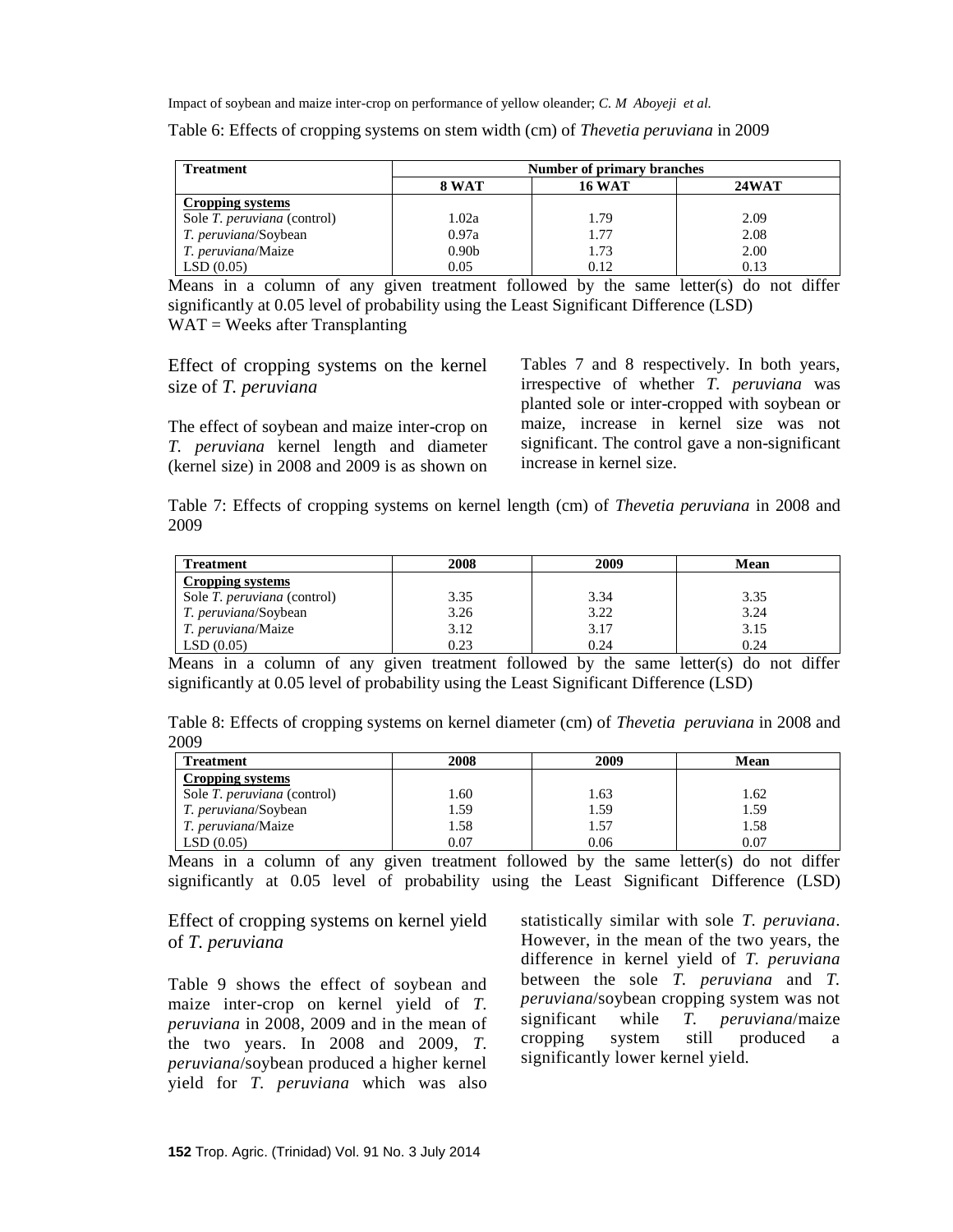Table 9: Effects of cropping systems on kernel yield (kg ha<sup>-1</sup>) of *Thevetia peruviana* in 2008 and 2009

| Treatment                          | 2008    | 2009               | Mean   |
|------------------------------------|---------|--------------------|--------|
| Cropping systems                   |         |                    |        |
| Sole <i>T. peruviana</i> (control) | 14.38ab | 16.55ab            | 16.47a |
| <i>T. peruviana/Soybean</i>        | 17.20a  | 18.38a             | 17.79a |
| <i>T. peruviana/Maize</i>          | 9.45b   | 10.10 <sub>b</sub> | 9.78b  |
| LSD(0.05)                          | 6.73    | 6.63               | 6.68   |

Means in a column of any given treatment followed by the same letter $(s)$  do not differ significantly at 0.05 level of probability using the Least Significant Difference (LSD)

Effect of cropping system on the vegetative growth of maize

The effect of cropping systems on the vegetative growth of Maize in 2008 and 2009 is shown on Table 10. In both years, the effect of cropping systems was not significant on plant height, number of leaves and number of nodes of maize plant. Although, *T. peruviana*/maize cropping system produced non-significant higher values for the parameters than in the sole maize cropping system.

Effect of cropping systems on the yield and yield components of Maize

Table 11 Shows the effect of cropping systems on the yield and yield components of Maize in 2008 and 2009. The number of row/cob, weight of cob and grain yield were not significantly affected by the cropping systems in 2008 while in 2009, the parameters were significantly different between the sole maize and *T. peruviana*/maize cropping systems.

Table 10: Effect of cropping systems on the vegetative growth of Maize at 8 weeks after sowing (WAS) in 2008 and 2009

|                   | <b>Plant height</b> |      |       | <b>Number of leaves</b> | Number of nodes |       |
|-------------------|---------------------|------|-------|-------------------------|-----------------|-------|
| <b>Treatments</b> | 2008                | 2009 | 2008  | 2009                    | 2008            | 2009  |
| Cropping system   | .47                 | 1.30 | 10.25 | 8.20                    | 11.00           | 10.23 |
| Sole Maize        | .71                 | 1.45 | 11.00 | 8.43                    | 12.32           | 11.42 |
| Thevetia/Maize    | 2.09                | 0.15 | 2.61  | 7.12                    | 3.46            | 1.85  |
| LSD(0.05)         |                     |      |       |                         |                 |       |

Means in a column of any given treatment followed by the same letter(s) do not differ significantly at 0.05 level of probability using the Least Significant Difference (LSD).

Table 11: Effect of cropping systems on the yield and yield components of Maize in 2008 and 2009

|                   | Number of row/cob |        | Weight of $\cosh(g)$ |       | Grain vield (ka/ha) |        |
|-------------------|-------------------|--------|----------------------|-------|---------------------|--------|
| <b>Treatments</b> | 2008              | 2009   | 2008                 | 2009  | 2008                | 2009   |
| Cropping system   |                   |        |                      |       |                     |        |
| Sole Maize        | 13.28             | 13.04b | 351.7                | 206.2 | 2.600               | 2.090b |
| Thevetia/Maize    | 14.18             | 13.84a | 373.2                | 28.1a | 3.000               | 2.790a |
| LSD(0.05)         | 2.20              | 0.68   | 30.5                 | 75.2  | 510                 | 185    |

Means in a column of any given treatment followed by the same letter $(s)$  do not differ significantly at 0.05 level of probability using the Least Significant Difference (LSD)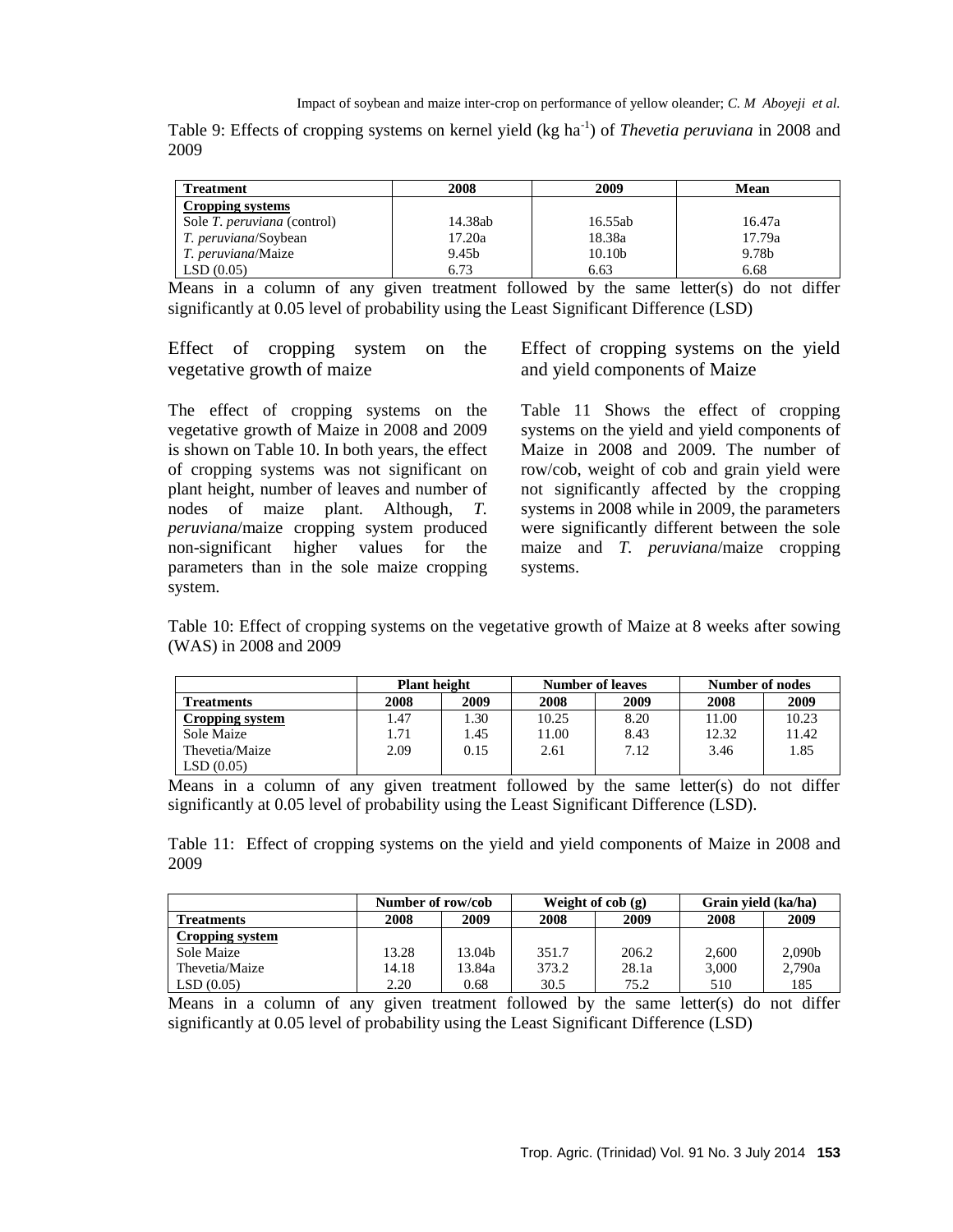Effect of cropping systems on the vegetative growth and yield performance of Soybean

Results in Table 12 Shows that there were no significant differences in plant height and number of branches of soybean in 2008 and 2009 while in both years number of pods/plant and seed yield of soybean significantly increased when intercropped than in sole cropping (Table 13).

Table 12: Effect of cropping systems on the height and number of branches of Soybean at 8 WAS in 2008 and 2009

|                      | <b>Plant height</b> |       | Number of branches/plant |      |
|----------------------|---------------------|-------|--------------------------|------|
| <b>Treatments</b>    | 2008                | 2009  | 2008                     | 2009 |
| Cropping systems     |                     |       |                          |      |
| Sole Soybean         | 50.10               | 50.57 | 4.29                     | 4.42 |
| T. peruviana/Soybean | 55.83               | 55.26 | 4.80                     | 4.65 |
| LSD(0.05)            | 6.73                | 5.69  | 0.72                     | 0.43 |

Means in a column of any given treatment followed by the same letter(s) do not differ significantly at 0.05 level of probability using the Least Significant Difference (LSD)

Table 13: Effect of cropping systems on the number of pods/plant and seed yield (kg/ha) of Soybean in 2008 and 2009

|                                                                       | Number of pods/plants     |                                      | Seed yield (kg/ha)      |                         |
|-----------------------------------------------------------------------|---------------------------|--------------------------------------|-------------------------|-------------------------|
| <b>Treatments</b>                                                     | 2008                      | 2009                                 | 2008                    | 2009                    |
| Cropping systems<br>Sole Soybean<br>T. peruviana/Soybean<br>LSD(0.05) | 75.82b<br>87.33a<br>10.52 | 79.80 <sub>b</sub><br>85.14a<br>4.20 | 1,153b<br>1,482a<br>230 | 1,325b<br>2,473a<br>128 |

Means in a column of any given treatment followed by the same letter(s) do not differ significantly at 0.05 level of probability using the Least Significant Difference (LSD)

# **Discussion**

Effect of cropping systems on *T. peruviana*

In *T. peruviana* /maize cropping system, maize was observed to be the dominant crop because maize grows faster than *T. peruviana* and its shading effect had negative effect on the growth and yield of *T. peruviana*.

The reduction in the plant height, number of branches and stem width of *T. peruviana* when intercropped with maize could be attributed to competition for environmental resources which occurs when the two component crops compete for the same nutritional and water requirements in the same space which consequently resulted in one plant receiving less nutrients and water than it needed. It could also be as a result of the shading effect of maize which grows faster and taller than *T. peruviana* at the initial stage of development resulting in its reduced photosynthetic activities. Maize requires high nutrients and moisture for its morphological and physiological activities. Similar result was by Ofori and Stern (1987, 177-204) where they observed that most intercropping systems exhibit competition for N between crop components. However, the results indicated that the sole *Thevetia* produced thicker stem width similar to that of *Thevetia*/soybean cropping system. The reason for this could be traced to less competition for growth resources experienced by the sole *T. peruviana*.

The result also indicated that control *T. peruviana* gave a non-significant increase in both the kernel length and kernel diameter (kernel size). This showed that the kernel size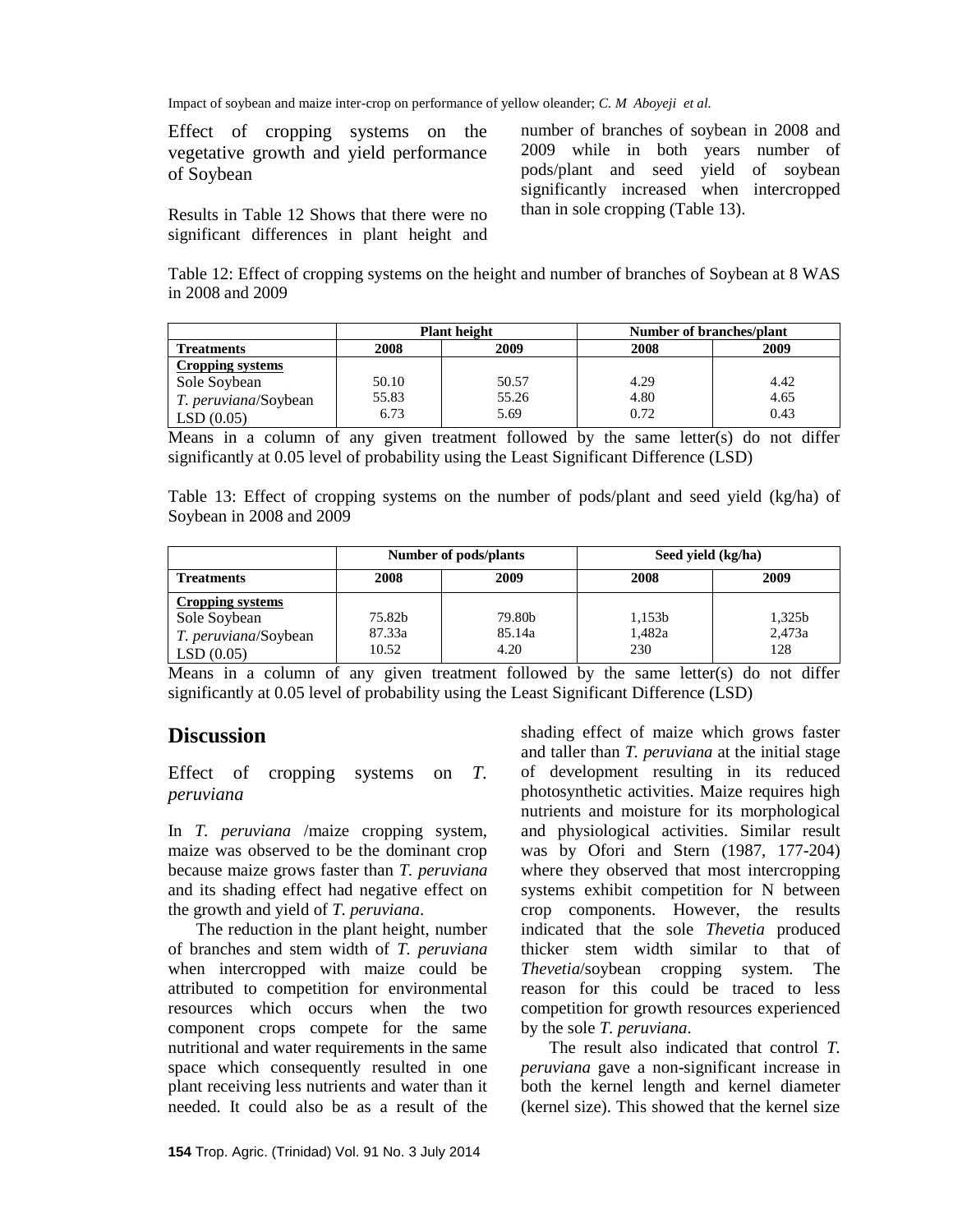was not affected irrespective of the cropping systems.

Intercropping has been reported to have yield increase over sole cropping. These yield increase can occur as a result of complementary use of growth resources such as nutrients, water and light by the component crops (Enyi 1973, 83-90). The yield increase may be in terms of higher yield or higher net income. He further explained that the yield can be quantified in terms of dry matter production, grain or root yields, nutrient uptake, energy or protein production and market value.

Complementarities occur when the growth pattern of the component crops differs so that the crops can make their demand for resource at different times. The result of this experiment also revealed that *T. peruviana*/soybean cropping system produced higher values for plant height, number of branches, stem width and kernel yield which was similar to the control *T. peruviana*. This could be attributed to difference in their resource use. It could also be as a result of efficient use of water by the components crops where soybean serves as cover crop for thevetia. According to Okigbo (1978) and Kurt (1984, 1-233), intercrops have better water use efficiency than sole crops. They explained that this is of special importance for farmers in the semi-arid tropics where water is the main limiting factor of production. They reported that one of the reasons for increased water use efficiency of intercrops is the windbreak effect. Okigbo (1978) observed that when low growing crops are interplanted with tall growing ones, this leads to reduced evapotranspiration.

The number of branches determines the size of the canopy which is related to total kernel yield. It affects the size of the source of photosynthates and therefore, the size of the sink. Increased yield in *T. peruviana* kernel was recorded in the *T. peruviana* /soybean cropping system and was statistically similar with the control *T. peruviana*. This could be attributed to the increased number of branches produced under *Thevetia*/soybean cropping system and the sole *T. peruviana*.

Effect of cropping systems on Maize and Soybean

It was also observed from the result that the effect of the test crop (*Thevetia peruviana*) was not significant on the vegetative growth of the intercropped (soybean and maize) plants. The reason could be that the two intercropped plants are annuals and grow faster than the test crop which is a perennial.

Yield and yield components of maize increased when intercropped with *T. peruviana* than in sole maize in both years but only significant in 2009. The yield increase could be as a result of high compatibility of maize in cropping systems due to its mode of photosynthesis. Ikeorgu (1983, 1-23) reported that maize compatibility in mixtures was attributed to the fact that it is a C4 plant, and giving reasons why C4 plants are successful in most cropping systems.

The significant increase in the number of pods/plant and the seed yield between the sole soybean and *T. peruviana*/soybean cropping system could be attributed to the variety of rooting systems in the soil which reduces water loss, nutrient loss, increases water uptake and transpiration.

# **Conclusion**

Crop performance in cropping systems is often determined by the efficiency of the component crops to capture and utilize the available production resources (light, water, nutrient) which can be influenced by plant architecture and population density of the component crops in the mixture. *T. peruviana* and soybean provide an example of the presence of competition gap within the period each of the component crops make maximum demands on the environmental growth resources which results in higher total yields than the sole crops. This research therefore concludes that the shading and dominance effect of maize caused reduction in both the vegetative and yield of *T. peruviana* while the complimentary use of growth resources such as nutrients, water and light in *T. peruviana/*soybean cropping system resulted in increased plant height, number of branches

Trop. Agric. (Trinidad) Vol. 91 No. 3 July 2014 **155**